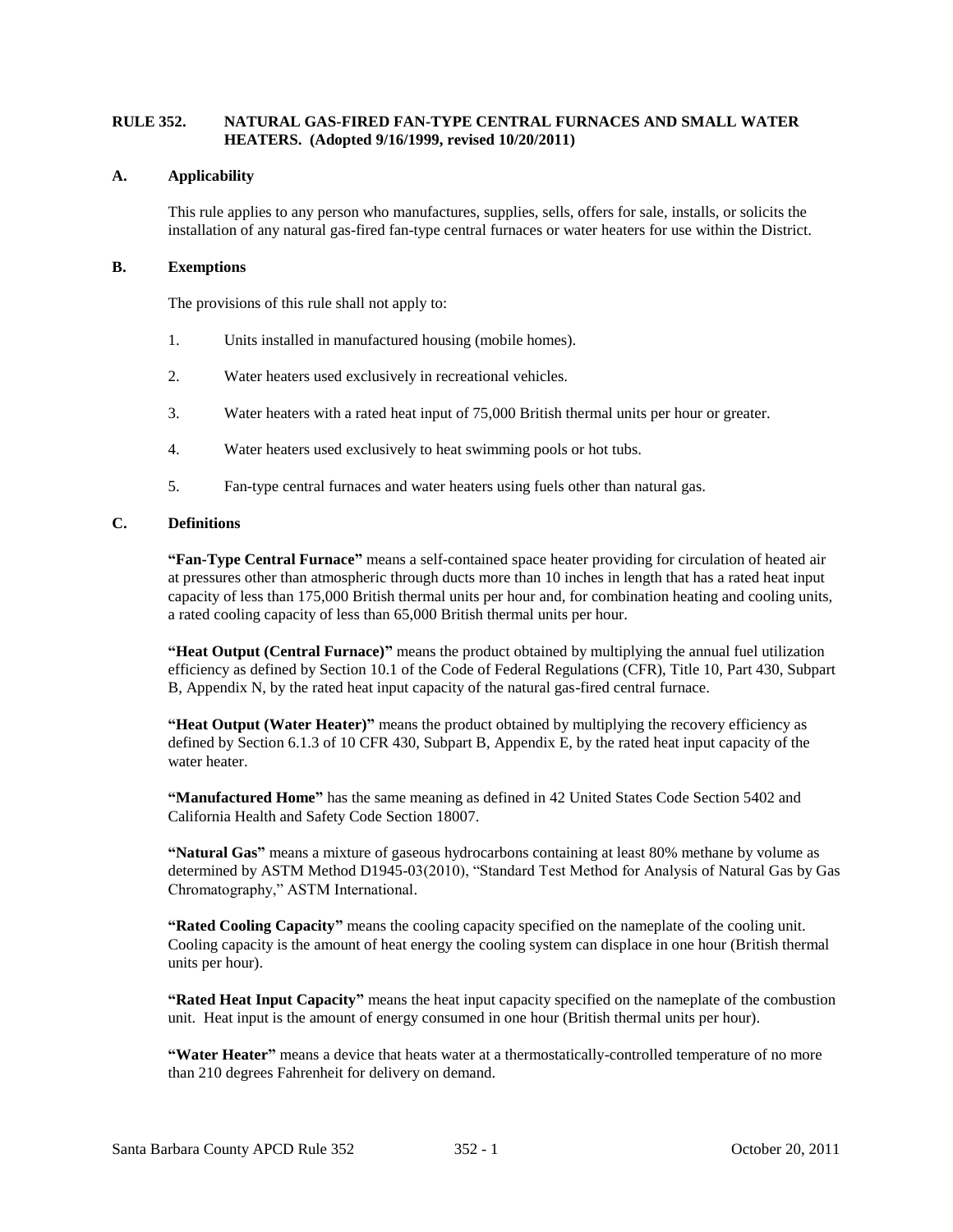### **D. Requirements – General**

- 1. Except as specified in Section D.2, no person shall supply, sell, offer for sale, install, or solicit the installation of any natural gas-fired fan-type central furnace or water heater for use within the District:
	- a. With emissions of oxides of nitrogen in excess of 40 nanograms per joule (0.093 pounds of oxides of nitrogen per million British thermal units) of heat output, or 55 parts per million at 3.00 percent stack gas oxygen by volume on a dry basis, and
	- b. That is not certified in accordance with Section E.
- 2. After July 1, 2012, no person shall supply, sell, offer for sale, install, or solicit the installation of any natural gas-fired water heater for use within the District:
	- a. With emissions of oxides of nitrogen in excess of 10 nanograms per joule (0.023 pounds of oxides of nitrogen per million British thermal units) of heat output, or 15 parts per million at 3.00 percent stack gas oxygen by volume on a dry basis, and
	- b. That is not certified in accordance with Section E.

## **E. Requirements – Certification and Identification**

- 1. Each appliance model shall be tested in accordance with Section F. In lieu of such certification tests, the District will accept certifications issued under South Coast Air Quality Management District Rule 1111 or Rule 1121.
- 2. The central furnace manufacturer and water heater manufacturer shall display the model number of the appliance complying with Section D on the shipping carton and the rating plate of the appliance.
- 3. Upon request of the Control Officer, each manufacturer shall submit to the District a statement confirming the appliance subject to this rule is in compliance with the emission limit specified in Section D. The statement shall be signed, dated, and shall attest to the accuracy of all information. The statement shall include:
	- a. Name and address of manufacturer, and
	- b. Brand name, and
	- c. Model number, as it appears on the appliance rating plate, and
	- d. Heat input rating, British thermal units per hour, and
	- e. A source test report verifying compliance with the applicable emission limits in Section D.1.a or D.2.a.

## **F. Monitoring – Source Testing**

- 1. During testing, each tested central furnace shall be operated in accordance with the procedures specified in 10 CFR 430, Subpart B, Appendix N.
- 2. During testing, each water heater shall be operated in accordance with Section 2.4 of American National Standards ANSI Z21.10.1-1998 at normal pressure, input rates, and with a five-foot stack